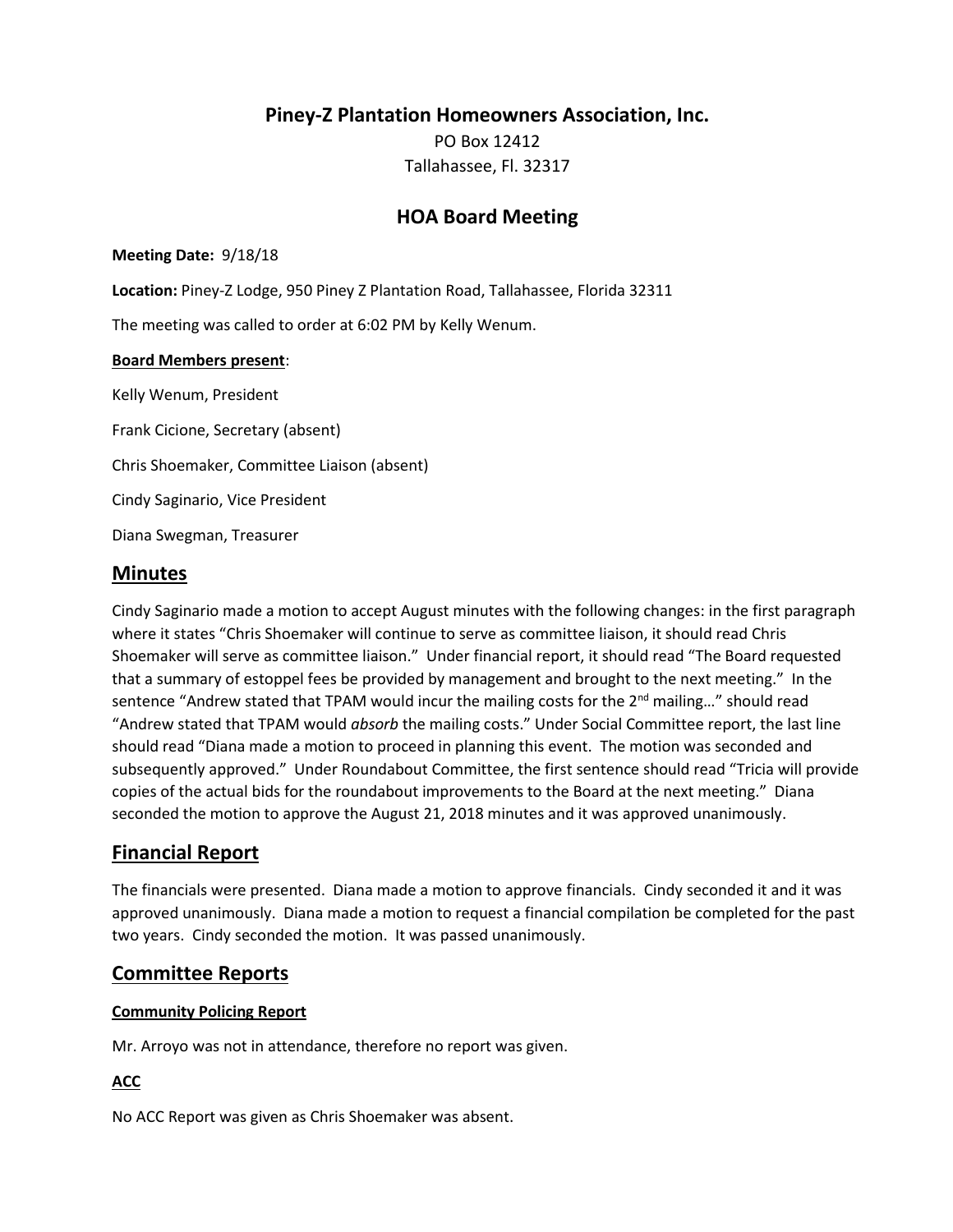## **Standards Committee**

Ola stated that there were 38 total violations from August 21 through September 17, 2018. These included mailbox violations, driveways that needed to be cleaned, a trailer on propery, signage issues, exteriors that need cleaning, street parking, trash bins left out and improper tree removal. The audience and the Board applauded Ola for her 10 years of dedication and service to piney Z. There is a need for volunteers to the Standards Committee.

## **Hearing Committee**

Kyle Kilga presented the  $2^{nd}$  violations sheet listing 12 violations and reported that the Hearing Committee would be meeting next Wednesday. The Board reviewed the 2<sup>nd</sup> violations sheet. Diana made a motion to approve moving forward on the  $2^{nd}$  violations, Cindy seconded, and it was unanimously approved.

## **Social Committee**

Diana Swegman made a motion for the neighborhood BBQ set for November 3rd to be from 12-2 PM. Cindy seconded it and it was approved unanimously. Cindy presented five options from different vendors, providing menu options, prices and more detail. Diana made a motion to choose Sonny's BBQ. Cindy seconded it and it was approved unanimously.

Kelly asked if there were any volunteers I the audience. Residents will be asked to provide desserts and a gift for the Toys for Tots Drive. Melinda, from the CDD has given us permission to have the RSVPs for the BBQ dropped off at the CDD office. The RSVP for the BBQ will need to go out in the October  $1^{st}$  paper newsletter.

#### **Landscape committee**

Tricia Yates gave the Landscape Committee report. She met with the City to determine which areas were "Conservation" area vs common area. Tricia requested that the Board ask John Hurst to do his job. She's asking that the fertilization of the property cease. Kelly gave Tricia authority to get on the list for the City Adopt a Tree Program. Tricia wants the Landscape Committee to participate in redrafting portions of the contract. Diana made a motion for the Board to sit down with John Hurst regarding the contract and to address Tricia's concerns with him. Cindy seconded. Approved unanimously. Discussion opened to the floor. Cindy made a motion to dissolve the Yard of the Month program. Diana seconded and it was approved unanimously. Kelly researched the Landworks business and found it to be a reasonable price to fertilize and weed entrances. Does the Board want to terminate services? Diana made a motion to table terminating Landworks until the Board is are able to talk to John.

# **Old Business**

## **TPAM Contract Addendum**

Cindy made a motion to table, Diana seconded it. Questions from the audience- about estoppel section. Kelly explained the association attorney, Jeremy Anderson, stated the estoppel fee up to \$250.00 is lawful. The Board is tabling the contract addendum discussion.

Newsletter/website discussion- Diana made a motion to table decisions regarding the newsletter and website. Cindy seconded. Kelly expressed they would like to see more on the website including RSVP capabilities. Suggestions were made to post meeting agendas on the website; financials to be posted on the website too.